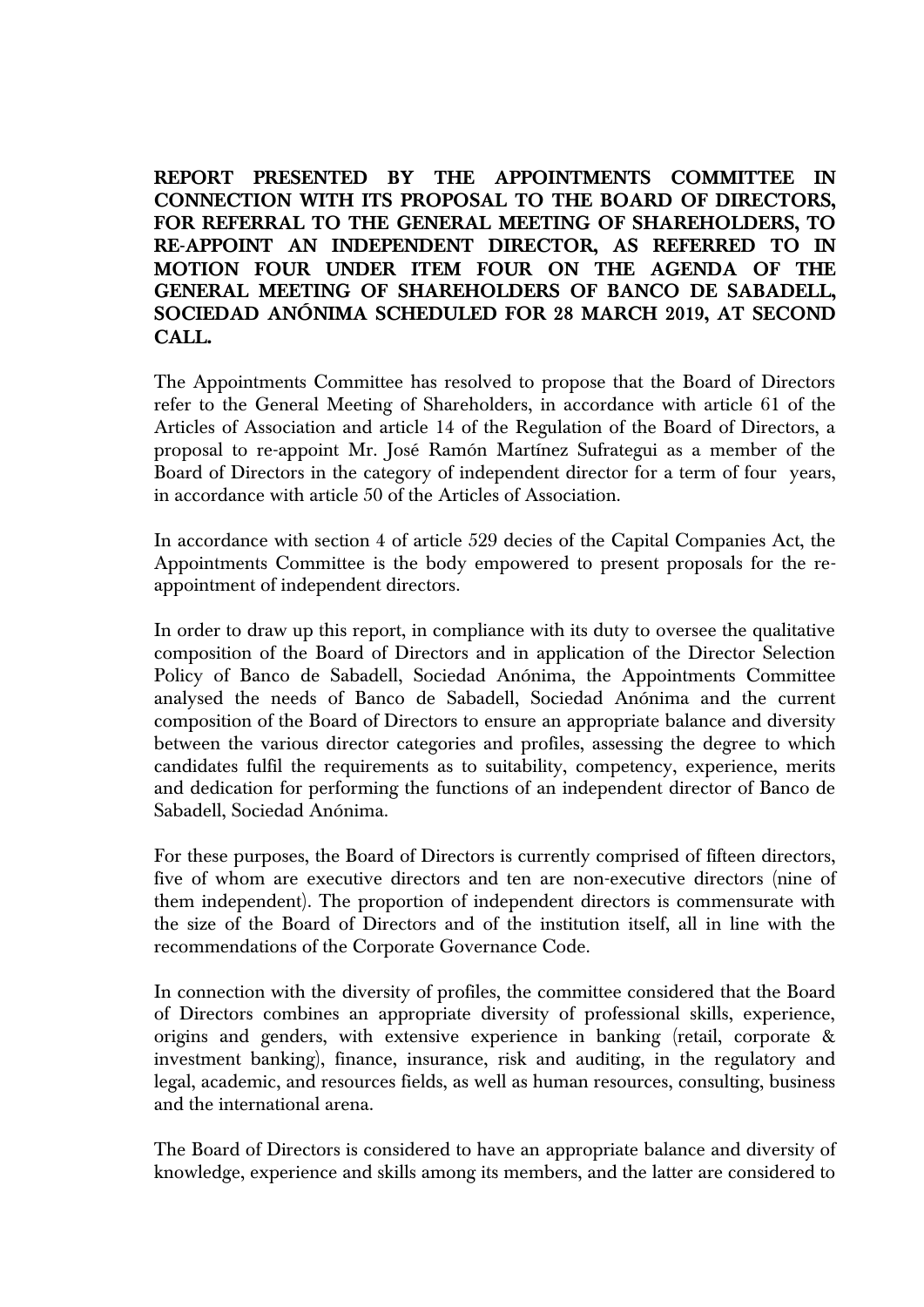have sufficient availability and a high degree of commitment to their function in the institution. This gives the Board of Directors great capacity to debate and enriches the plurality of viewpoints when discussing matters under its remit and ensures the Board of Directors has the effective capacity to perform its functions with the necessary dedication and independence.

The Appointments Committee also carried out an analysis of the suitability requirements to perform the functions of independent director appropriately and, in particular, Mr. José Ramón Martínez Sufrategui's performance, training, career track record, suitability and category of director in the terms set out below.

In the case of Mr. José Ramón Martínez Sufrategui, the Committee took account particularly of his professional track record and his performance as an independent director since his appointment in 2010 and as a member of the Audit and Control Committee since 2014.

Mr José Ramón Martínez Sufrategui holds a degree in Architecture (major in Urban Planning) from the Madrid School of Architecture and an Executive MBA from IE Business School in Madrid. He was formerly a director of Banco Guipuzcoano. He is the owner and Chairman of an extensive business group.

Mr. José Ramón Martínez Sufrategui has knowledge and extensive experience in business management, as well as the banking sector, obtained during his tenure as a director of Banco Guipuzcoano. His career and his performance as an independent director, and his dedication during his term, have been rated positively by this Appointments Committee, and it is considered that he will continue to add value to the current Board of Directors of Banco de Sabadell, Sociedad Anónima. As a result, he meets the conditions required to continue as an independent member of the Board of Directors.

By re-appointing Mr. José Ramón Martínez Sufrategui, the Board of Directors maintains an appropriate balance and adequate diversity of knowledge, experience and abilities among the members of the Board of Directors, contributing to sustaining the collective suitability of the Board of Directors.

As a result of the fitness and suitability review in connection with Mr. José Ramón Martínez Sufrategui performed by this Appointments Committee, it is considered that he continues to meet the requirements as to commercial and professional repute, knowledge and experience in order to hold office as a director, and that he is able to contribute significantly from that position to good corporate governance at Banco de Sabadell, Sociedad Anónima; accordingly, this Committee ratifies the suitability assessment of Mr. José Ramón Martínez Sufrategui that it approved in the past, whose conclusions are still valid, since all the requirements established in articles 24 et seq. of Act 10/2014, of 26 June, on the regulation, supervision and solvency of credit institutions, and in articles 29 et seq. of Royal Decree 84/2015, of 13 February,